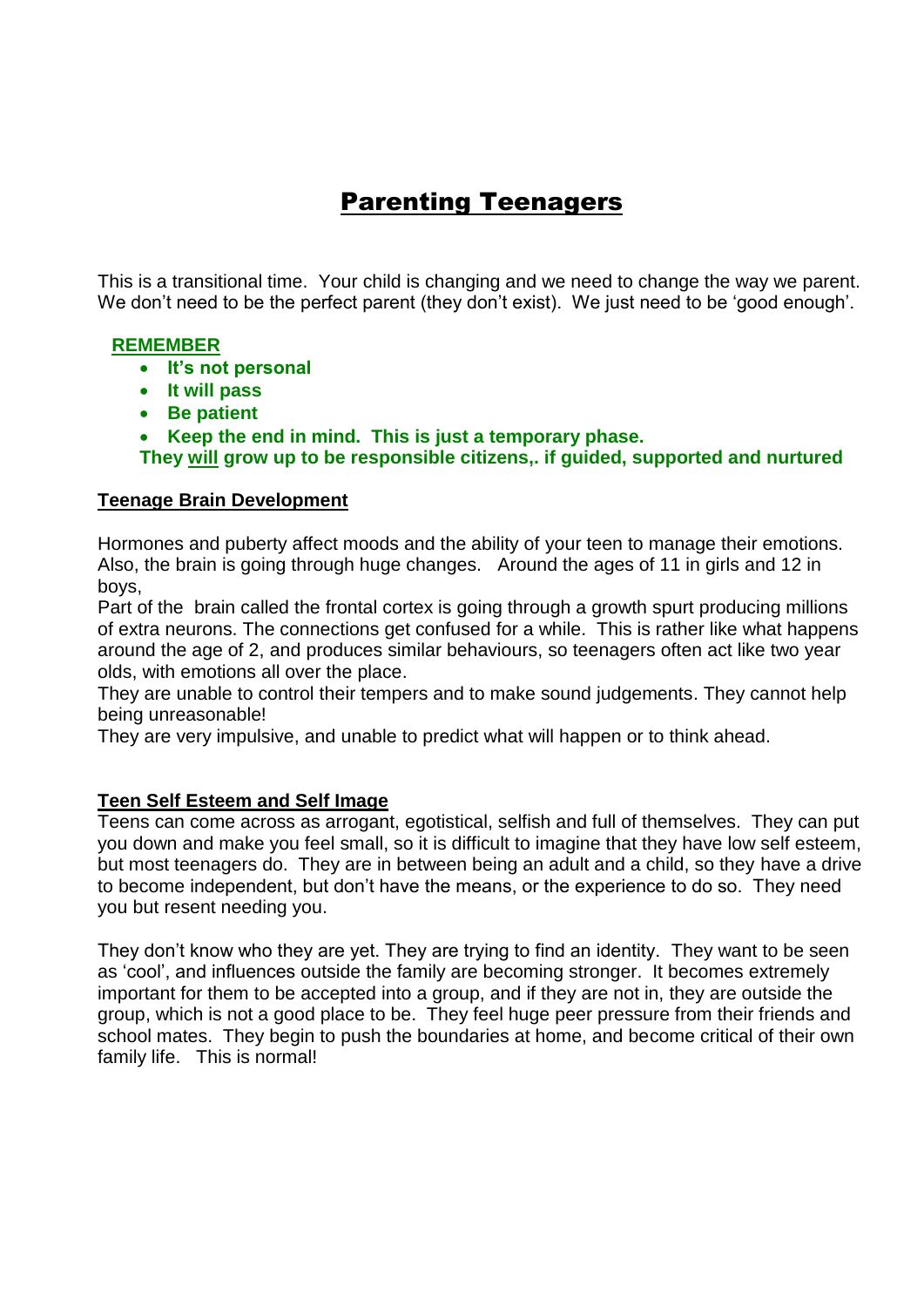**Reconnect.** Sometimes the place to start is to rebuild a few bridges. Have some **fun family time together**, days out, and take the pressure off. Special time together can build trust and start rebuilding bonds that have broken down. It's a good place to start building a respectful relationship between parents and teens. Family holidays and trips out are very important times to create family traditions and make teens feel they belong.

**Keep them busy**. Help them develop interests in the things they enjoy doing, things they feel they are good at, activities that can give them an identity, and a social group with similar interests to them. Encourage, praise and support them in their interest. This will give them SELF-WORTH. High self esteem will give them resilience, to withstand peer pressure. Sometimes they can feel

they are failing at everything. They need to feel good at something.

**Notice all the good stuff they do,** and comment on it. PRAISE IS MAGIC. Praise boosts their self esteem, and 'What you pay attention to, you get more of' (even in teenagers!) They may not know how to take it at first. It can look like it bounces off them, but in fact it does go in. Sometimes talking positively about them to someone else, in their earshot is a way of it filtering in.

**Praise them for being who they are,** not just for doing stuff. Teens need to feel valued and loved even if they believe they are unlovable.

#### **Love Language**

They need to know they are valued and loved by their family. Think about how you communicate this. Each teen appreciates a different "love language"

- $\bullet$  Time (1 to 1)
- Words (spoken, written, texted, facebooked?)
- Touch
- Presents, small gifts things that show you think about them when you are not with them.
- Actions

Which one meets their needs best?

**Avoid comparing them** with siblings or friends. This can have a negative effect on their self esteem, as they may feel they can never be as good.

**Have appropriate expectations.** Are you expecting too much? Are you not giving them enough responsibility? Could you trust them more?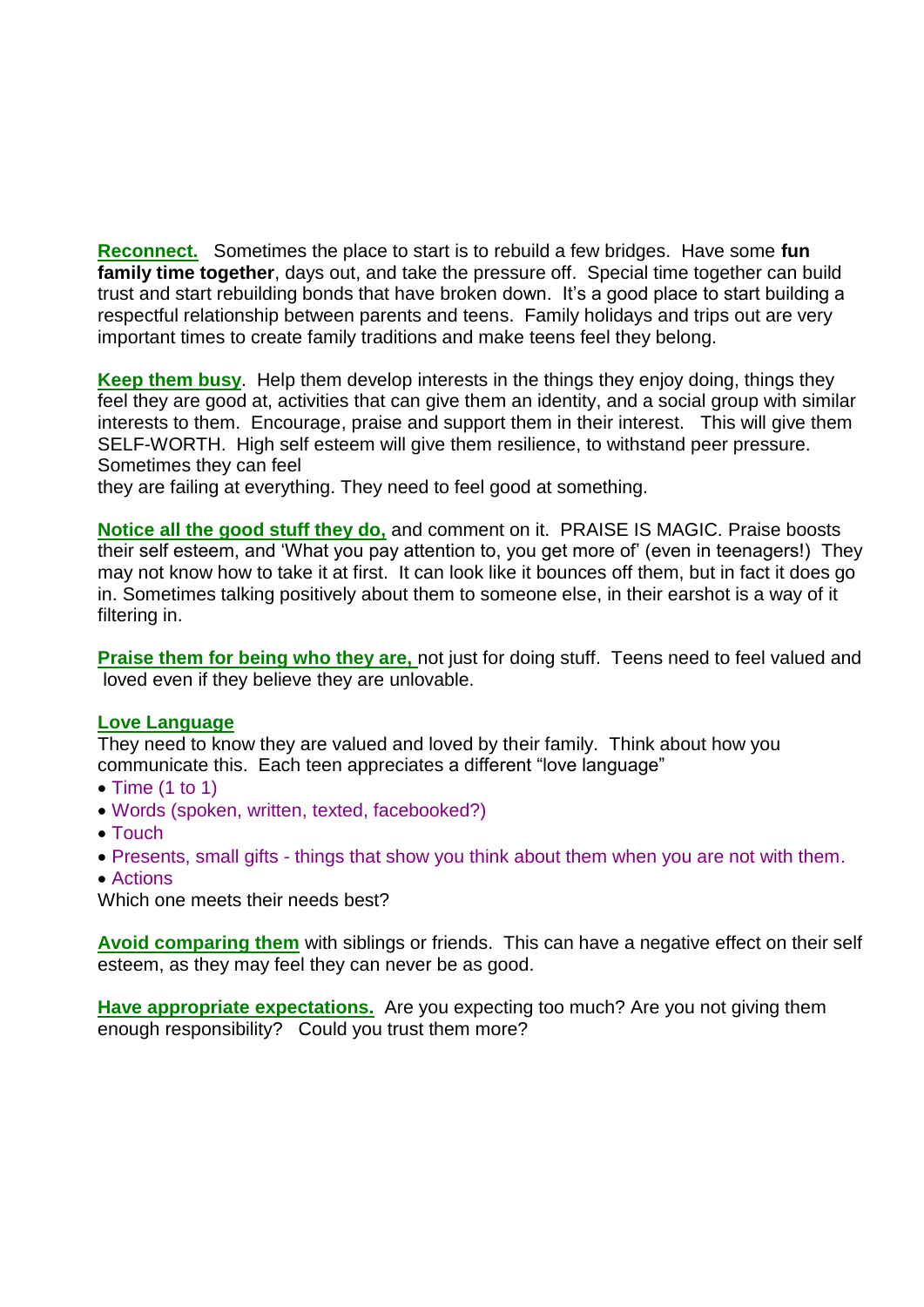#### **Limits and Boundaries**

#### **Pick your battles**

Say NO to things that really matter. **Then stick to the rule.** These rules are 'None Negotiables'

#### **Say YES to everything else!**

**Be Consistent**. Inconsistency leads to confusion, stress and battles of wills.

It is important to have limits and boundaries and teens will test you to see where they are. Be clear on what they are and why they are there, Rules have to be seen to be fair, and necessary, or they will be questioned ('Because I said so', won't wash now!).

Involve your teen in decision making. You will have more chance of him following rules that he has had an input in.

#### **Negotiating**

When a problem occurs, and you can't agree, rather than ending up with a stale mate where you are at logger heads, try negotiating. This is the beginning of diplomacy. Here are some steps for negotiating successfully.

- 1. Work out that there is a difference of opinion.
- 2. Invite the other person to give their point of view.
- 3. Reflect the other person's view back to make sure you have really understood it.
- 4. Give your point of view
- 5. Ask the other person to reflect back your point of view, to make sure they have understood it.
- 6. Offer a compromise that takes both views into account.
- 7. If your compromise isn't acceptable, invite the other person to suggest one.
- 8. Continue to negotiate until a compromise is agreed

#### **Ignoring**

Ignoring minor attention-seeking behaviour is best ignored, unless it is dangerous or harmful to people or property.

## **WHAT WE PAY ATTENTION TO, WE GET MORE OF**